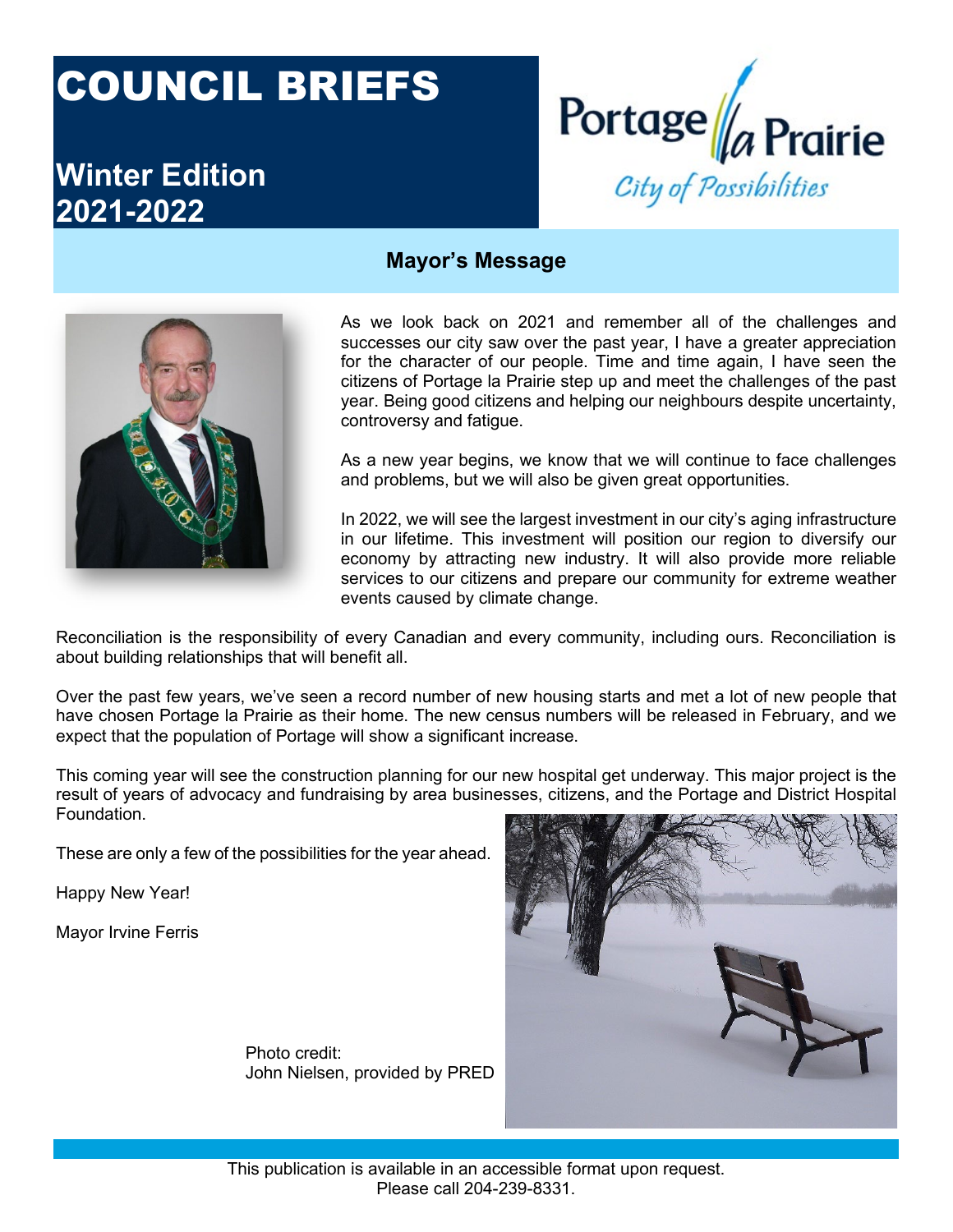### **Councillor Melissa Draycott Community Services Committee Chair**



2021 proved to be a difficult year for many. Even through the unpredictable landscape of Covid-19, the Portage Community Revitalization Corporation continues to be an incredible resource for people within Portage la Prairie and the surrounding areas. The staff and the Board of Directors at PCRC work to support community members through a growing list of programs and services. As we move into 2022, PCRC will continue its important work in the community.

The Urban Indigenous Vaccine Clinic may have been one of the most recognizable programs offered through PCRC this past year. The Clinic began in March 2021 through a partnership with Southern Health and the Government of Manitoba. The Vaccine Clinic is open to all members of the community, offering a culturally safe space for First Nations, Metis and Inuit people, while being respectful and sensitive to the beliefs and needs of the community. Non-Indigenous people are also able to receive a Covid-19 vaccine at the Urban Indigenous Immunization Clinic. The Clinic will continue through the month of January on Tuesdays and Wednesdays from 11am

to 6pm at the Herman Prior Centre. Book an appointment by calling 204-595-1666 or 1-844-626-8222.

Communities Build Youth Futures is a 5-year pilot project from the Tamarack Institute that is continuing into 2022. This project looks to improve the lives of underrepresented youth aged 15-30 while focusing on youth engagement, mental health, education and employment.

Various programs through the Urban Indigenous People's Coalition, Ask Auntie, Wawokiya and the Local Immigration Partnership will continue in 2022. These initiatives work to break down barriers that community members are facing, improve access to services, and increase connections within the community. PCRC works to create an inclusive community that respects and values the diversity that exists in the City of Portage la Prairie. The Council of the City of Portage la Prairie values the work that the Portage Community Revitalization Corporation does within our community and looks forward to continuing our partnerships through 2022.

#### **Youth Councillor Jessica Ramachandran**

My name is Jessica Ramachandran. I am a grade 11 student at Portage Collegiate Institute, and I am the Youth Member of Council for the City of Portage la Prairie for 2021/2022.

I enjoy involving myself around the community and have volunteered at a few places including Recreational Opportunities for Kids (ROK), Portage Learning and Literacy Centre (PLLC), and the Portage Family Resource Center (FRC). Over the summer, I also worked at the Portage Community Revitalization Corporation (PCRC).

My goal for this year, as Youth Councillor, is to be an effective voice and liaison between the council members and the youth of our city. I want to get more youth



involved in the issues that are occurring in our community and I want to make their opinions and possible solutions heard. I would also like to hopefully organize a few community events if Covid-19 allows.

If any of the youth of Portage la Prairie have questions, ideas, or concerns for the council, feel free to approach me. I wish everyone a safe and happy new year!



Council Meetings are live streamed on the [City of Portage la Prairie YouTube Channel.](https://www.youtube.com/channel/UCy2MKYDEsK_SRF2ByXIBcBw/videos)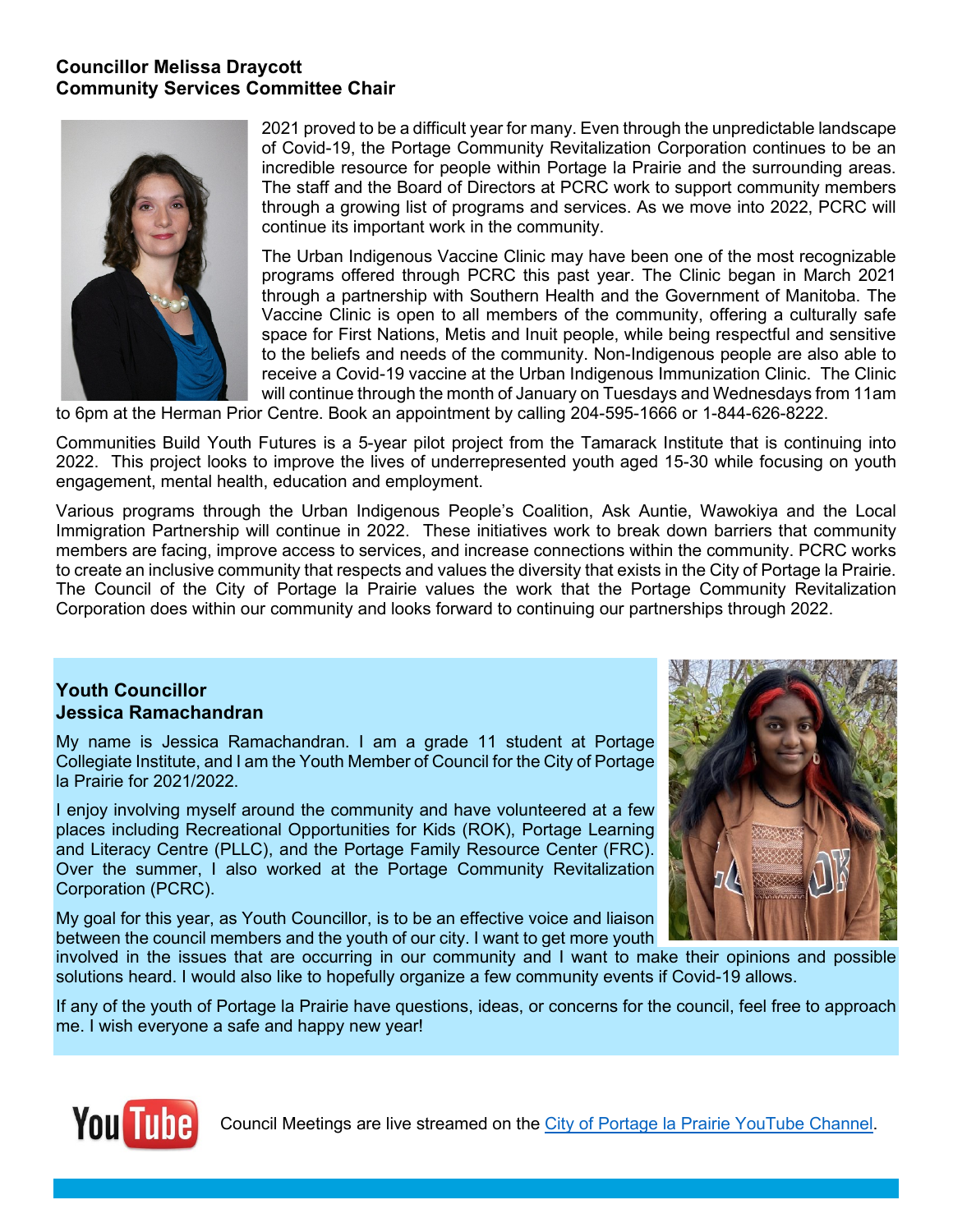#### **Councillor Sharilyn Knox Public Safety Committee Chair**



When we look at what makes cities or communities desirable to live in, there are a few common factors like a strong economy, affordability, accessible health care, as well as low crime rates. The City of Portage la Prairie knows the importance of community safety and crime reduction. An important role of the City's Public Safety Committee is to mobilize key stakeholders and develop local action plans. Many services and programs contribute to creating safer communities. Government and non-government organizations, police and correctional services all have strategies and programs to reduce crime.

The City of Portage la Prairie has issues similar to other communities in our province and in our country. Our high crime levels have been attributed to poverty, problems with the delivery of public services, and wealth disparity. These issues require a systematic approach and there are many organizations and agencies working together in our community to find solutions.

One focus we currently have is looking at our issue of prolific offenders in our community. We have listened to our citizens and our business community and heard their concerns. After reaching out to the Provincial Government's Justice Department earlier this year, myself and our City Manager Nathan Peto have been representing the City of Portage la Prairie in meetings with members of the RCMP Division D and members of the Department of Justice on a joint committee to discuss concerns regarding prolific offenders and general crime issues in our community.

The objectives of the joint committee are to identify prolific offenders in our community and focus joint resources to deter future offenses. To investigate methods to mitigate crimes related to retail businesses in our community and to strengthen coordinated efforts for community mobilization to assist those in need of addictions treatment, housing, and social assistance.

Although we have a long road ahead of us, this joint committee has made progress. Our local RCMP Detachment and the Province of MB Justice Department have coordinated to identify prolific offenders in the community and have sought to link these community mobilization initiatives, addiction services, and other community support measures. They have a formal reporting system between the RCMP and the Crown to ensure accurate and prompt information is shared regarding the impact of prolific offenders in the community. And, the Crown has agreed to review the community impact of prolific offenders and their effect on our community when recommending sentencing.

Every citizen of Portage la Prairie has the fundamental right to feel safe in their community. Recognizing that these challenges cannot be solved in isolation, we, as a Public Safety Committee, will continue to work with and support agencies and organizations working towards a common vision of a safe and healthy community.

#### **2022 COUNCIL MEETING DATES**

| Monday, January 10, 2022  | Monday, June 13, 2022      | Meetings begin at 6:00pm unless posted<br>otherwise.<br>City Council has returned to holding virtual<br>Council meetings until further notice. As<br>always, meetings can be live-streamed or<br>watched after the fact on the City's<br>YouTube channel. |
|---------------------------|----------------------------|-----------------------------------------------------------------------------------------------------------------------------------------------------------------------------------------------------------------------------------------------------------|
| Monday, January 24, 2022  | Monday, June 27, 2022      |                                                                                                                                                                                                                                                           |
| Monday, February 14, 2022 | Monday, July 11, 2022      |                                                                                                                                                                                                                                                           |
| Monday, February 28, 2022 | Monday, August 8, 2022     |                                                                                                                                                                                                                                                           |
| Monday, March 14, 2022    | Monday, September 12, 2022 |                                                                                                                                                                                                                                                           |
| Monday, March 28, 2022    | Monday, September 26, 2022 | If you wish to speak at a scheduled public                                                                                                                                                                                                                |
| Monday, April 11, 2022    | Tuesday, October 11, 2022  | hearing, please pre-register by 3:00pm on                                                                                                                                                                                                                 |
| Wednesday, April 27, 2022 | Monday, October 24, 2022   | the day of the meeting to receive a link. You<br>can pre-register by calling 204-239-8337 or                                                                                                                                                              |
| Monday, May 9, 2022       | Monday, November 14, 2022  | emailing info@city-plap.com.                                                                                                                                                                                                                              |
| Tuesday, May 24, 2022     | Monday, December 12, 2022  | Delegations are still required to register on<br>the Wednesday prior to the meeting.                                                                                                                                                                      |